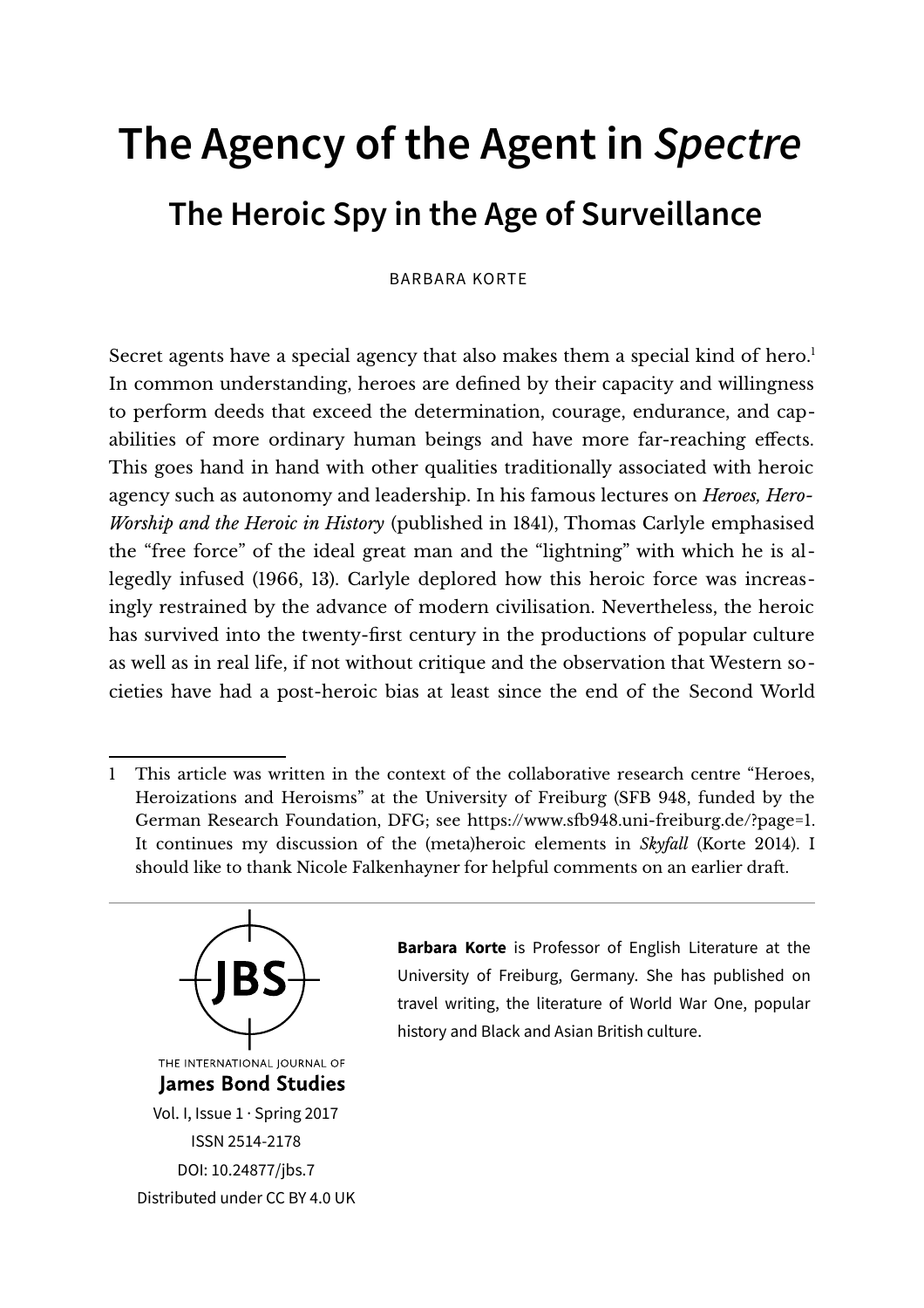War.<sup>[2](#page-1-0)</sup> It is in this context, which perceives heroes sceptically while also still seeking and desiring them, that the spy, the secret agent, becomes significant as a figure that highlights the precariousness of the heroic generally and for the specific cultural moment of the twenty-first century. Conversely, the question as to the heroism of secret agents sheds light on the cultural perception of spies and espionage in a given social and historical constellation. This article reads the James Bond film *Spectre* (2015) as a diagnosis of secret agency at a time when the heroic and specifically human element of this agency appears to be superseded by nonhuman, machine- and data-based forms of surveillance.

## **THE AMBIVALENCE OF THE SECRET HERO**

Spies make ambivalent and paradoxical heroes because they have to perform their deeds secretly and often with deceit. Rather than projecting their glamour on the world, spies are spooks, as the British vernacular phrases it: spectral figures like the shady enemies they fight. Operating in and from the dark, spies are not simply admirable but always under suspicion that they might be "turned" and change their position from friend to rogue. Because of the covert nature of his or her operations, any spy might turn out to be a double agent and is therefore not naturally trusted. Secret agents are also denied the classical hero's fame even when they are beyond suspicion and perform the most brave and noble deeds.[3](#page-1-1) James Bond may be "licensed" to kill for his country like a soldier, but unlike the case of a soldier, his achievements cannot be made known to the public he serves, at least not within his fictional world. Only as fiction can we know the secret agent as hero at all, and then even this fiction notes that the heroism of secret agents is characterised by having to remain a secret. In Ian Fleming's *From Russia with Love* (1957) the Russians are quite correct when they remark that "[t]his man Bond is unknown to the public" (2004a, 49).

So, although the spy's agency is essentially based on seeing and watching others,[4](#page-1-2) his own agency and its effects must remain unseen. The spy fails when

<span id="page-1-2"></span>4 The *Oxford English Dictionary* traces the origin of the word spy to the "Middle English shortening of Old French *espie* 'espying', *espier* 'espy', of Germanic origin, from an Indo-European root shared by Latin *specere* 'behold, look'".

<span id="page-1-0"></span><sup>2</sup> The German political scientist Herfried Münkler (2005; 2006) has been a leading voice in the international debate about the post-heroic society.

<span id="page-1-1"></span><sup>3</sup> See Geoffrey Cubitt's definition of the exemplary hero as "any man or woman whose existence [...] is endowed by others, not just with a high degree of fame and honour, but with a special allocation of imputed meaning and symbolic significance – that not only raises them above others in public esteem but makes them the object of some kind of collective emotional investment" (Cubitt 2000, 3).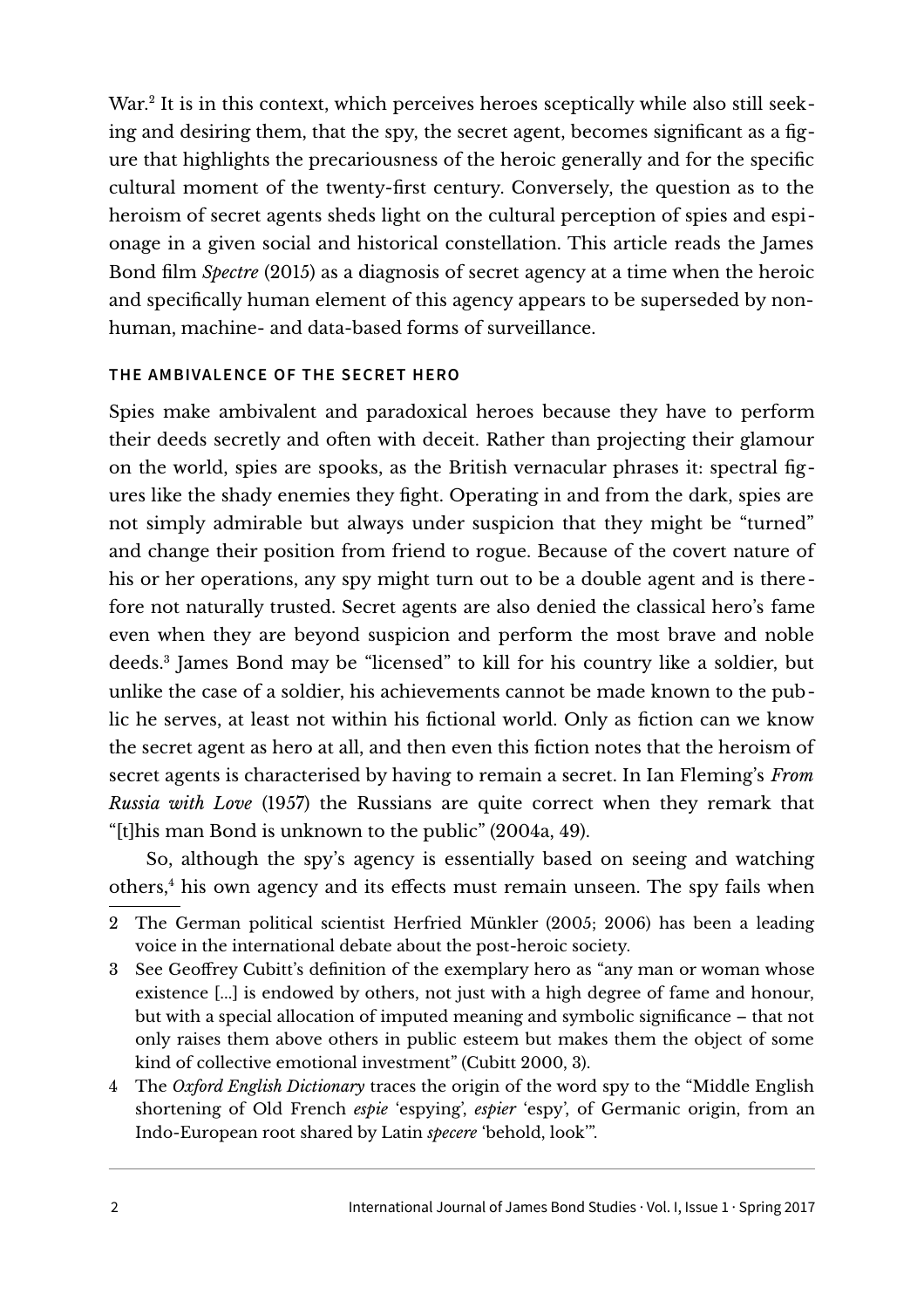he is observed himself, and Fleming's novels turn such occasions into moments of their hero's deepest humiliation, most poignantly when Bond is exposed to Dr. No's voyeurism in the eponymous 1958 novel (which became the first Bond film in 1962). Bond is watched through portholes (that literally function as peepholes) during his long ordeal in the doctor's laboratory of pain, which has been designed to test how human endurance can be measured, and he perceives this observation as an indecent insult:

Suddenly, behind the glass, he saw movement. As he watched, a pair of eyes materialized from behind the electric light bulb. They stopped and looked at him, the bulb making a yellow glass nose between them. They gazed incuriously at him and then they were gone. Bond's lips snarled back from his teeth. So his progress was going to be observed, reported back to Doctor No! (2006, 2[5](#page-2-0)2).<sup>5</sup>

In this case, the watching and watched subjects are physically in the same space. A twenty-first-century Dr. No would be more likely to monitor Bond's painful progress on computer screens, just like much spying is now done by a broad range of surveillance technology, including all kinds of sophisticated data-collecting devices. This development has a significant impact on defining the agency of the secret agent and on the public perception of intelligence services. The new, prevention-oriented surveillance concepts and technologies that emerged after 9/11<sup>[6](#page-2-1)</sup> appear to have made the agency of the secret agent even more precarious than it was at the height of the Cold War, and they have placed it at the centre of urgent societal and cultural concerns. The tension between technological surveillance and human agency in the field locates the spy in a discursive formation that entangles issues of security vs. insecurity, observation vs. privacy, secrecy/opaqueness vs. transparency, and in the wider context, totalitarianism vs. democracy. This web of discourses entails significant dilemmas and paradoxes. Terrorism, planned and executed in the dark, generates insecurity, but anxiety is also created by counter-terrorist measures that violate the privacy

B. Korte · The Agency of the Agent in Spectre: The Heroic Spy in the Age of Surveillance 3

<span id="page-2-0"></span><sup>5</sup> The theme of voyeurism is prominent in *Dr. No*. Even before Bond's torture, Dr. No is presented as personally inspecting Bond's and Honey Rider's sleeping bodies (chapter 13), and he says about his own eyes that they "see everything" (Fleming 2006a, 209).

<span id="page-2-1"></span><sup>6</sup> For a critical discussion of the security-through-surveillance situation after 9/11 see, among many other publications, Lyon (2007 and 2015), and Lyon's introduction to Bauman and Lyon (2013). For prevention-oriented surveillance see also Grusin's concept of premediation (Grusin 2010).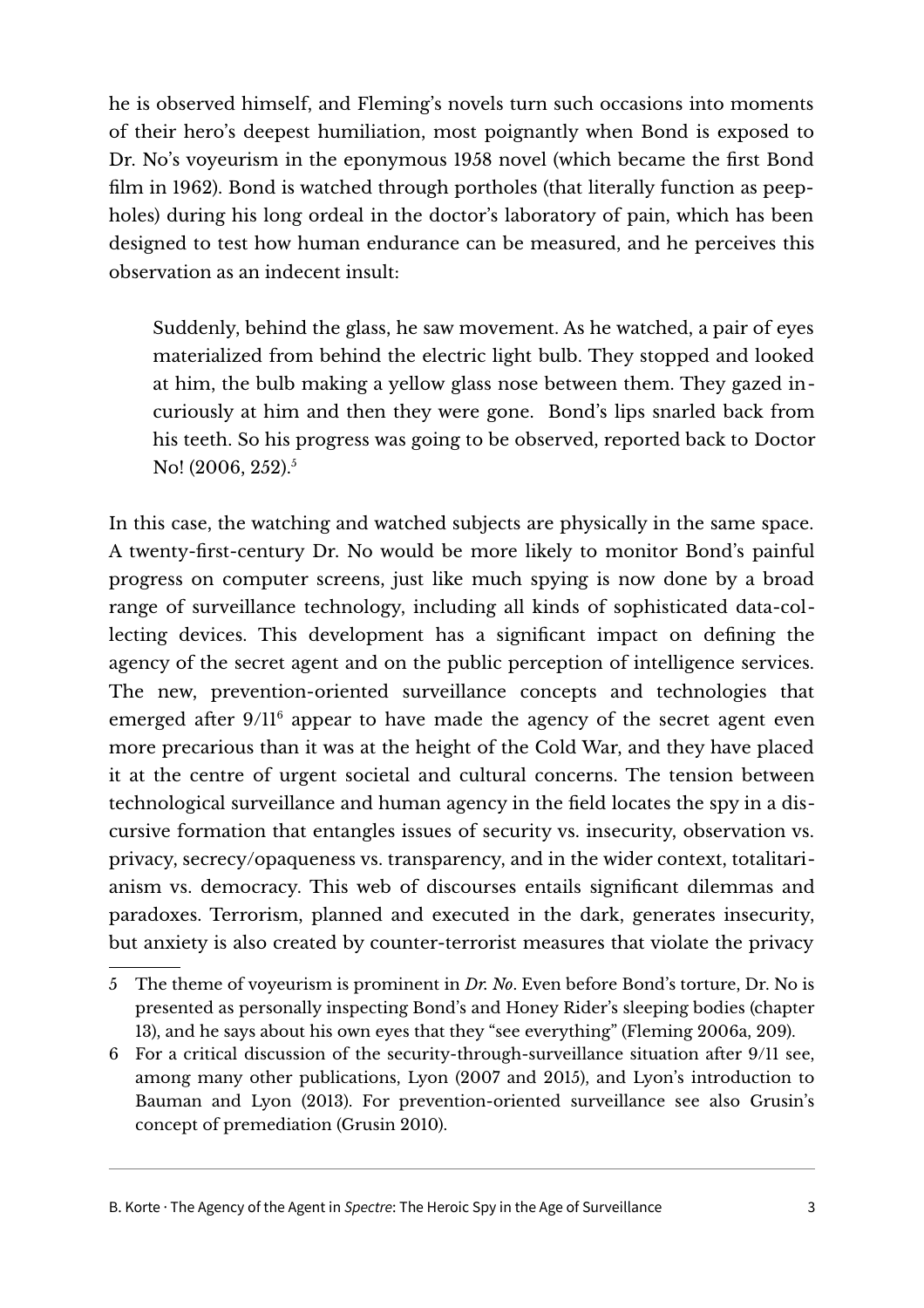of those they claim to keep safe.[7](#page-3-0) In the words of Zygmunt Bauman and David Lyon:

If once you could sleep easy knowing that the night watch was at the city gate, the same cannot be said of today's "security". It seems that, ironically, today's security generates forms of insecurity as a by-product – or maybe in some cases as a deliberate policy? – an insecurity felt keenly by the very people that security measures are supposed to protect (2013, 100).

Seen in this context, the title of the latest Bond film to date does not only refer to the secret criminal society SPECTRE known from Fleming's novels and early Bond films,<sup>[8](#page-3-1)</sup> but also, or primarily, the joint spectres of terror and seemingly protective surveillance. The film leads right into this ethical and affective dilemma, and it negotiates the dilemma by invoking the specifically human agency of popular culture's most popular spy. Phrased in the terminology of Bruno Latour (2005), it uses the Bond figure to challenge a security/intelligence network in which the human actor is increasingly marginalised by technology.

## **SPECTRE: THE SPY IN HEROIC ACTION**

*Spectre* continues several themes addressed in the earlier films of the Daniel Craig series. Already in Fleming's novels, Bond is a character sometimes in conflict with the regulations of his service and therefore sometimes disciplined. In the first film of the "re-booted" series,<sup>[9](#page-3-2)</sup> however, he becomes expressly the object of (friendly) surveillance. After his first, spectacularly forceful performance in the pre-titles of *Casino Royale* (2006), Bond is equipped at M's orders with a subdermal GPS chip that will be able to track all his movements, quite in the spirit of the movement-focused surveillance to which we are all exposed in the twentyfirst century,[10](#page-3-3) in order to prevent future wild performances. *Skyfall* elaborates

<span id="page-3-0"></span><sup>7</sup> Hence the heroisation of whistleblowers like Julian Assange and Edmund Snowden, who are villains in the eyes of those whose secret operations they make known.

<span id="page-3-1"></span><sup>8</sup> SPECTRE, introduced along with Blofeld in chapter 5 of Fleming's *Thunderball* (1961), is an acronym for "The Special Executive for Counter-intelligence, Terrorism, Revenge, and Extortion"; on screen, it made its first appearance in *Dr. No* (1962).

<span id="page-3-2"></span><sup>9</sup> On the "re-booting" of Bond in *Casino Royale* see Chapman (2007, 241) and the collection of articles edited by Lindner (2009).

<span id="page-3-3"></span><sup>10</sup> The scene is like an illustration of the following observation by David Lyon: "Security has morphed into a future-oriented enterprise – now neatly captured in the *Minority Report* (2002) film and novel – and works through surveillance by attempting to monitor what will happen, using digital techniques and statistical reasoning. As Didier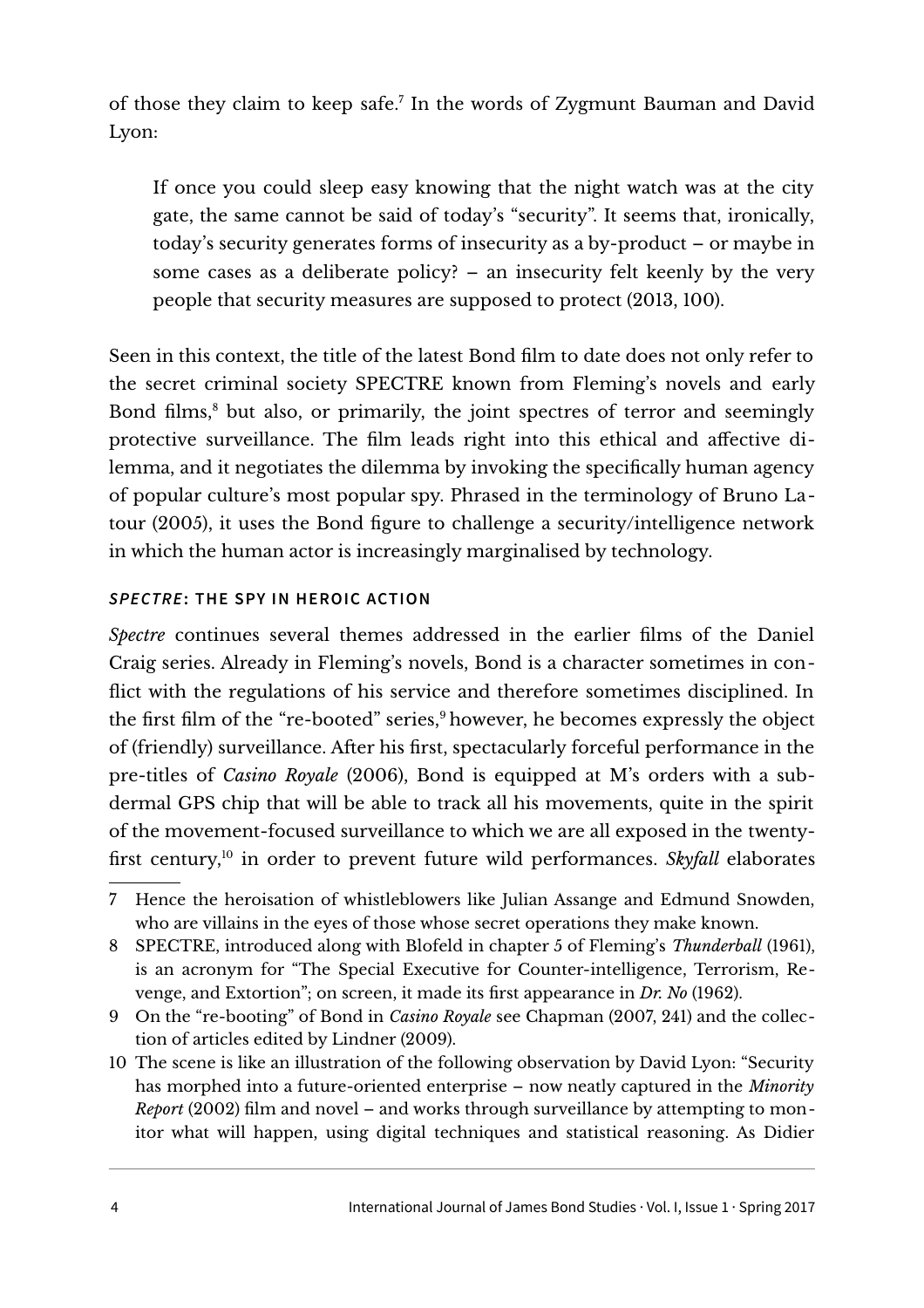the surveillance theme within an overall narrative that restores Bond from fallen hero to hero triumphant after all official institutions and hyper-modern technology have failed to eliminate the threats to which Britain is exposed in the twenty-first century, notably the villain Silva's cyber-terrorism. Thus, as Marouf Hasian also notes, "[p]art of the resonance of this film comes from fact [sic] that it reflects and refracts an Anglo-American form of imperial nostalgia that harkens back to a time when individual spies and other social agents really could make a difference" (2014, 572).<sup>[11](#page-4-0)</sup> *Skyfall*'s argument against surveillance technology and for the individual hero is highlighted by the fact that Bond's – metaphorical and literal – fall in the opening sequence is caused by technological surveillance in the first place: M surveils Bond's man-to-man operation in Turkey via satellite from London and interferes with almost fatal consequences for her agent. M's act of surveillance, in turn, is occasioned by a strained relationship between the government and its intelligence service. MI6 is meant to be turned into a transparent organisation that fits the public's understanding of a modern democracy as a political system based on trust, not least in trustworthy actors and institutions. The idea that the public's security should depend on a community of secret agents is uncomfortable in such a system, as Gareth Mallory (M's later successor as head of MI6), who is meant to supervise the implementation of change in MI6, spells out: "We're a democracy. We're accountable to the people we're trying to defend. We can't keep working in the shadows. There are no more shadows". However, as M makes very clear during her government inquest, the ideal of democratic transparency is undermined by the logic of an enemy who operates incalculably from the shadows and through individual terrorist acts: "Our enemies are no longer known to us. They do not exist on a map [...]. They're not nations. They're individuals. Our world is not more transparent now. It's more opaque. It's in the shadows. That's where we must do battle. So, before you declare us irrelevant, ask yourselves, how safe do you feel?" Immediately after this vindication of secret agency, the villain invades the room of the inquest, right in the middle of Whitehall, and proves M right – as does Bond, a man from the shadows himself, who has been in pursuit and can prevent the worst.

<span id="page-4-0"></span>11 In a similar vein, see also James Smith's (2016) discussion of *Skyfall* as an ideologically conservative depiction of the British secret state in the twenty-first century.

B. Korte · The Agency of the Agent in Spectre: The Heroic Spy in the Age of Surveillance 5

Bido points out, such security operates by tracking 'everything that moves (products, information, capital, humanity)'. So surveillance works at a distance in both space and time, circulating fluidly with, but beyond, nation-states in a globalized realm" (Bauman and Lyon 2013, 5).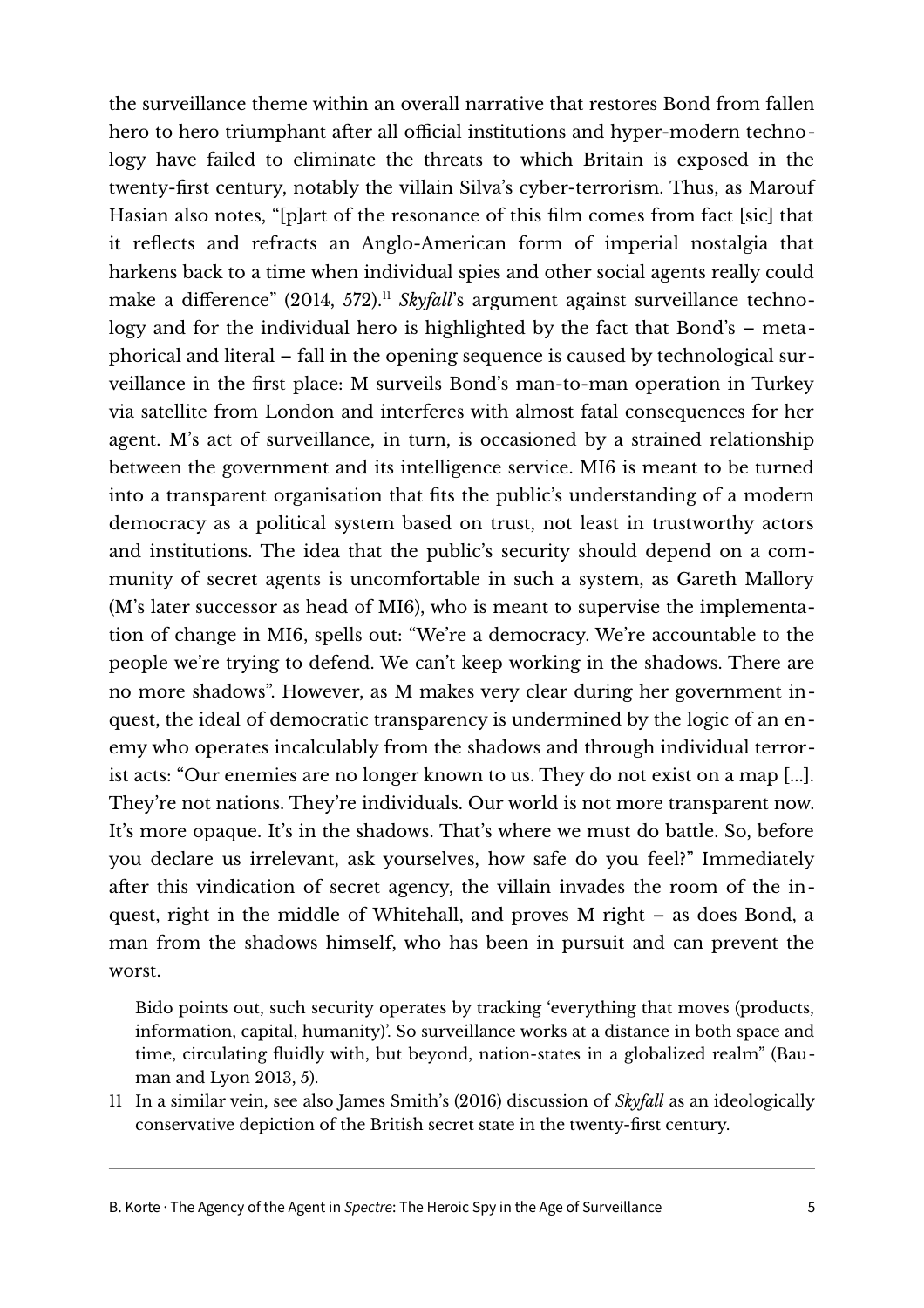*Spectre* is in many respects a direct sequel to *Skyfall*. [12](#page-5-0) It has the same retrospective and nostalgic note, $13$  and again a significant part of the action is set in the British capital and its government district. Once more, the agency of the field agent comes under attack only to be vindicated in the end. But *Spectre*'s concerns with democracy and transparency are more immediately linked with surveillance since the power of its villain Franz Oberhauser, later to be revealed as Ernst Stavro Blofeld, Bond's great nemesis, seems to be based exclusively in hypermodern devices for observation and data gathering. The film addresses the uncanny power of such surveillance with reference to the asymmetrical distribution of transparency that is described in the following sentences:

Put very simply, new surveillance practices, based on information processing […] permit a new transparency in which not just citizens but all of us, across the range of roles we play in everyday life, are constantly checked, monitored, tested, assessed, valued and judged. But the converse is clearly not true. As the details of our daily lives become more transparent to the organizations surveilling us, their own activities become less and less easy to discern. As power moves with the speed of electronic signals in the fluidity of liquid modernity, transparency is simultaneously increased for some and decreased for others (Bauman and Lyon 12).

In *Spectre*, it is the British government itself that experiences this decrease in transparency because it has put its security/surveillance measures in the hands of a man who secretly cooperates with the villain. What unfolds alongside the main battle between Bond and Blofeld is therefore another one between M, the champion of democratic government, and Max Denbigh, or "C", the new head of the Centre for National Security in which the two national intelligence services, MI5 and MI6, have just been merged. It is also a battle of generations and values in which the respective generations believe.<sup>[14](#page-5-2)</sup> It is C's mission "to bring British intel-

<span id="page-5-0"></span><sup>12</sup> Also with respect to authorship, since *Spectre* had the same team of writers and the same director, Sam Mendes.

<span id="page-5-1"></span><sup>13</sup> *Spectre* also leads into Bond's childhood and so gives his relationship with the villain a personal note of envy for a (step)father's attachment.

<span id="page-5-2"></span><sup>14</sup> That M is a representative of the same "old-fashioned" generation as Bond, and is associated with the same English values, is emphasised in a scene that refers to the scene in *Skyfall* that shows Bond, next to the younger Q, in front of Turner's painting of the Old Téméraire. The restaurant in *Spectre* where Moneypenny and Q come to look for M when they begin their underground fight against C is one of the oldest in London: Rules was founded in 1798, and M is sitting in front of a painting that shows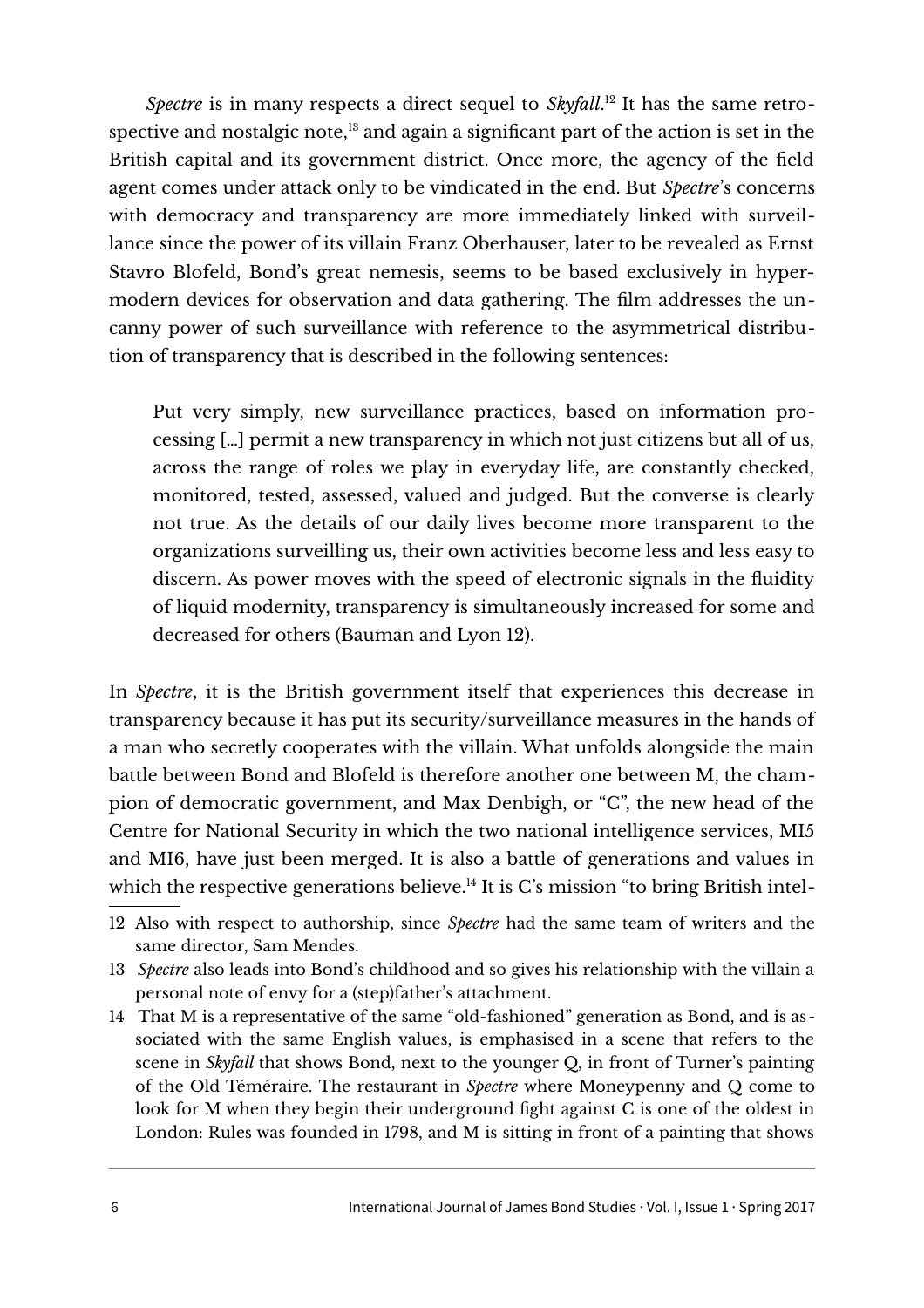ligence out of the Dark Ages into the light." He works for Blofeld not for personal profit but because he believes in all-encompassing surveillance, which makes him, in Bond's eyes, as dangerous as Blofeld: "Visionaries. Psychiatric wards are full of them". As an agent of hyper-modernisation, C intends to abolish the Double-O section: "The Double-O programme is prehistoric. […] You can't really tell me that one man in the field can compete with all of this running around out there with his licence to kill". Instead, he has turned his new centre into a security-through-surveillance machine where human agency has no place because the data-gathering is largely automated. That this future for the intelligence/security services is a "spectre" is made explicit in the following dialogue between C and M, and its references to ghosts and nightmares:

C: "When it goes online, this building will be the most sophisticated data gathering system in history. The world's digital ghost, available 24/7."

M: "George Orwell's worst nightmare."

This exchange takes place in C's new building. It is located demonstratively opposite the ruin of the SIS building near Vauxhall Bridge that was blown up by the villain in *Skyfall* and is now prepared for demolition. When Bond and Tanner pass the ruin in a boat on the Thames, Tanner refers to it as a "poor old girl" that is cheaper to knock down than to rebuild. While the old building had the solidity of a fortress or Aztec temple, and a significant underground section in which the final scenes of *Spectre* take place, the new Centre for National Security is an example of post-millennial glass-and-steel architecture that seems to symbolise the transparency of a democratic government institution; this is also suggested by the fact that this building does not appear to have a secret underground section because all interior shots in which it features are located in the upper floors. In fact, however, the opposite is the case since the Centre was not financed by the government but, as C reveals to M, "benefactors mostly, from the private sector" – that is, Blofeld and SPECTRE. A democratically elected government has allowed privatisation of one of its most sensitive institutions and so opened its gates to a secret criminal organisation. The government has put its own intelligence services and itself at risk. As a result, the glass walls of C's new security building paradoxically hide a conspiracy, and transparency has become opaque.

an old ship. Within their own generation, Moneypenny and Q are a positive foil for C, ready to defend their service and democracy.

B. Korte · The Agency of the Agent in Spectre: The Heroic Spy in the Age of Surveillance 7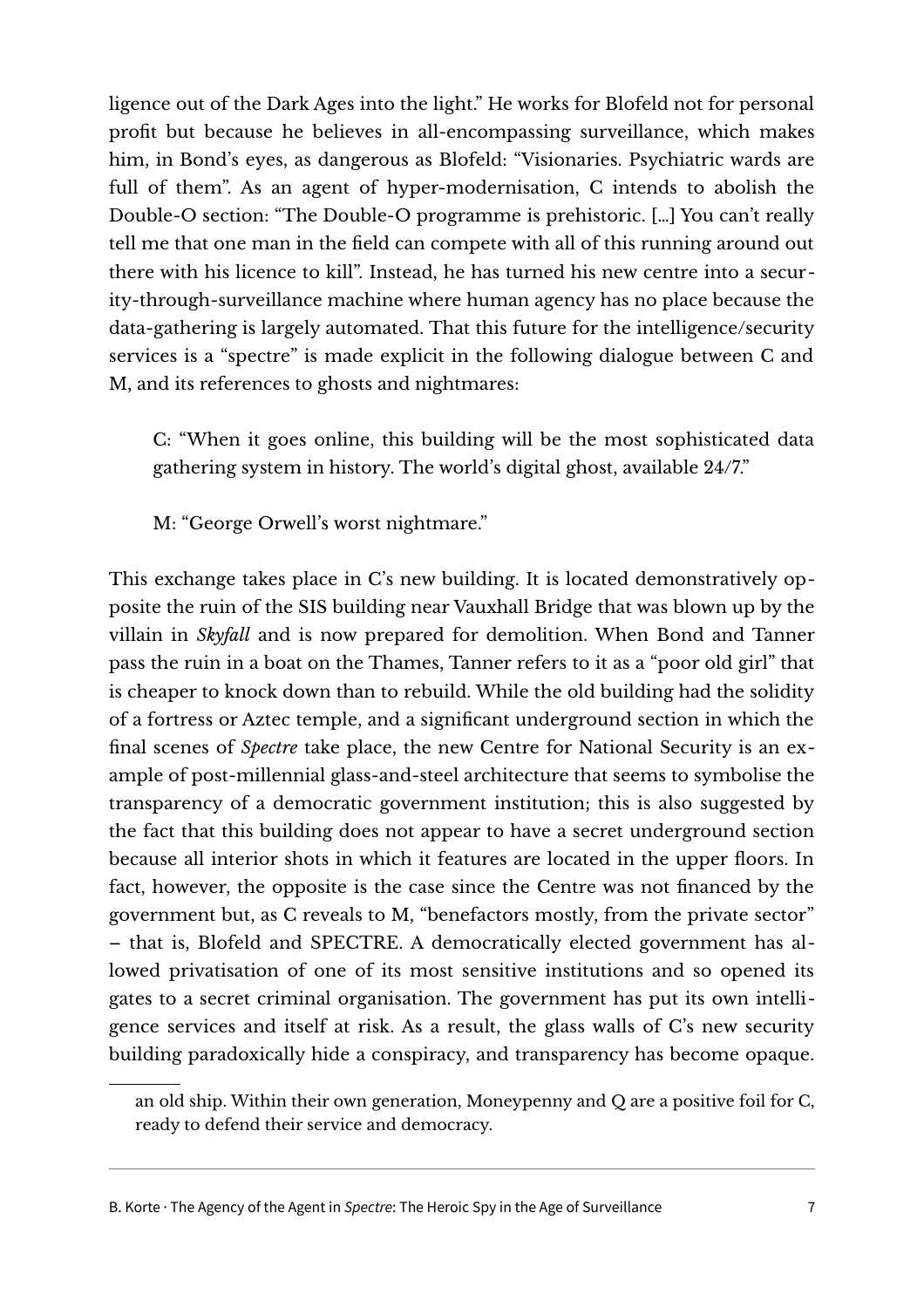Furthermore, its transparent walls can be related to the fact that "[t]he architecture of electronic technologies through which power is asserted in today's mutable and mobile organizations makes the architecture of walls and windows largely redundant" (Bauman and Lyon 4), and this links C's building with Blofeld's surveillance headquarters in the North African desert, where glass walls are also a prominent architectural feature.[15](#page-7-0)

How C's data-gathering machine apparently dominates human agency is stressed by the fact that C is spying on M's agents even before he has managed to oust them from their job. He undermines the secrecy, the necessary opaqueness, of the intelligence service and so discredits it as an effective organisation. This is a transgression of trust to which M reacts with incredulous outrage.[16](#page-7-1) For people like C, there is no idea of trust: "We watch everyone", he says, just like SPECTRE and Blofeld watch everyone. Bond, by contrast, explicitly tells Moneypenny that he knows he can trust her by "instinct", and he repeatedly demands from other people, Q and especially Madeleine Swann, that they trust him instinctively too; those that do are indeed protected and saved. With his demand to be trusted because he – in contrast to villains like Blofeld and C – is trustworthy, Bond confirms his status as a human hero, because trust is an intuitive human relationship and a human need. As Geoffrey Hosking notes in his study of trust: "We all rely on most other people doing their duty and acting ethically in order to lead anything like a normal life. Trust is a vital ingredient in this web of interdependence" (2014, 4). To Hosking, this should also hold for people's relationship to institutions: "If we cannot trust our public institutions to work properly, then the quality of social life deteriorates" (ibid.). However, as Hosking elaborates further, in Western societies

the institutions in which we place our trust have become much more distant from us and are also more opaque. We know little about them and have no close relationship with them. […] trust has become more impersonal, more

<span id="page-7-0"></span><sup>15</sup> Other examples of the film's complex use of glass metaphors include the glass walls of the clinic in the Alps where Madeline Swann tries to hide from SPECTRE's all-seeing eyes. After Q has come to see Bond in the clinic and leaves it with the task to find more information about SPECTRE, he is seen in a glass gondola with his notebook, already observed by one of Blofeld's henchmen.

<span id="page-7-1"></span><sup>16</sup> Significantly, the agent surveilled in this particular instance is Moneypenny, who is in her home, using her private notebook to provide Bond with information on SPECTRE. Such scenes recall that "[s]urveillance is not just practiced on us, we participate in it" (Lyon 2015, 3).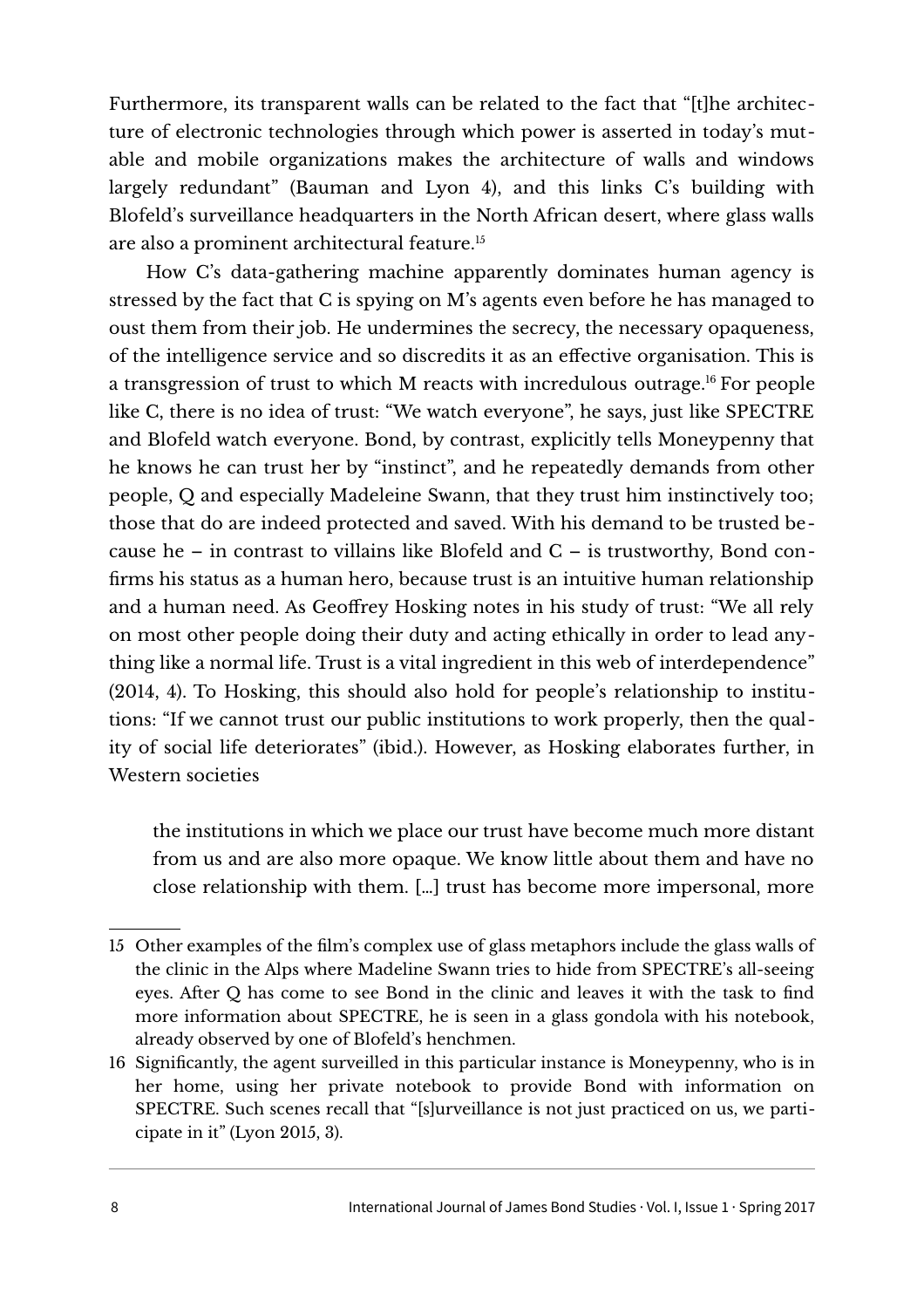fragmentary, and more instrumental. […] it is based less on close personal relationships, it encompasses less of our life, and it is directed more at particular rather than general ends. In addition, because we entrust so many of our risk avoidance strategies to government and to large financial institutions, the practices of bureaucrats, accountants, and lawyers determine much of the routine of our lives, imposing on us forms to fill in, reports to write, and targets to meet. Those officials also tend to impose very intrusive levels of monitoring, designed to eliminate all risk; in doing so, they arouse resentment and probably deepen distrust. In recent years, in the West in general (and the UK in particular), we have become aware that our systems of trust are in serious jeopardy – not yet terminal, but certainly precarious (199-200).

With his urge to watch everyone, C seems to embody this erosion of trust, just as he despises democracy per se and instead supports a system based in sheer power: "Take a look at the world. Chaos. It's people like you [M], paper-pushers and politicians […] too spineless to do what needs to be done. So I made an alliance to put the power where it should be. And now you want to throw it away for the sake of 'democracy.' Whatever the hell that is". This disdain for democracy concurs with the fact that, as Hosking notes, "once generalized trust declines to a certain point, then it plunges rapidly and damagingly" so that people "reconfigure their trust at a lower level, placing it in the leader of their party, faction, reli gious or ethnic movement". The final result is "a Hobbesian world, in which social peace can only be preserved, if at all, by an overbearing authoritarian government" (4). M, as an old-fashioned man who still knows what democracy is, is aware of the fact that there is no going behind surveillance in a digitised world. Surveillance is "a fact of life", but M insists that it must be used with discretion: "how you use the information" and "who is using it" are essential to him. At the same time, he holds up the importance of the agent in the field because this human agent is capable of autonomous decisions, and especially ethical decisions, on the spot: "Have you ever had to kill a man, Max? Have you? To pull that trigger you have to be sure. Yes, you investigate, analyse, assess, target. And then you have to look him in the eye. And you make the call. And all the drones, bugs, cameras, transcripts, all the surveillance in the world can't tell you what to do next. A licence to kill is also a licence not to kill".

By the time he says this, M is already familiar with C's plans for global surveillance, the Nine Eyes programme (an extrapolation from the Five Eyes intelli-

B. Korte  $\cdot$  The Agency of the Agent in Spectre: The Heroic Spy in the Age of Surveillance 9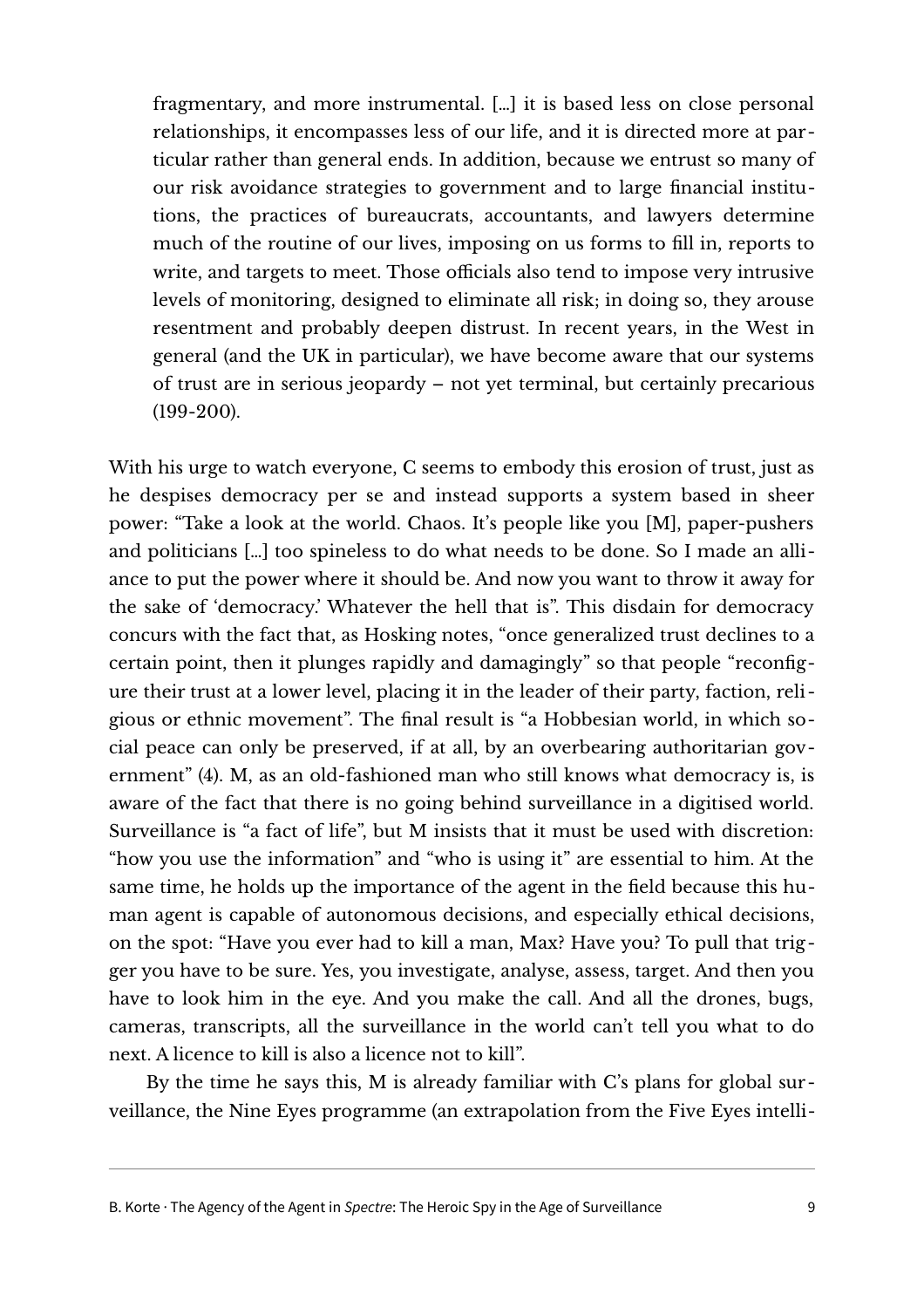gence alliance between the US, the UK, Australia, New Zealand and Canada the scope of which was unmasked by Edward Snowden). In the film, Nine Eyes is the merger of the most important intelligence services around the world which C advertises during a meeting in Tokyo, explicitly evoking the logic of premediation that characterises surveillance practices in the present:

"Do not let them tell you we need less surveillance. We need more, much more. I say again, the Nine Eyes committee would have full access to the combined intelligence streams of all member states. More data, more analysis. Less likelihood of terrorist attacks. Ladies and gentlemen, it is time for the security services of the world to unite. Alone, we are weak. Together, we're a global power".

A disapproving M is quite obviously pleased when South Africa does not agree to join Nine Eyes and C's motion to institute it is therefore not passed. "Democracy" is M's simple comment. But democracy is then shown to succumb to global power when a terrorist attack on Cape Town instigated by SPECTRE forces the South Africans (like other countries before them) to join the alliance. Global security-through-surveillance measures drive local politics into the hands of a global criminal organisation whose aim is world domination.<sup>[17](#page-9-0)</sup> It is telling that the meeting of SPECTRE that Bond infiltrates takes place in Rome, once the capital of a fascist regime, and that the success of the organisation is reported by a woman in the German language, culminating in the sentence "Wir stehen vor dem Sieg". This sentence connotes the concept of Endsieg and its Third Reich associations more obviously than the English subtitles: "The impending completion of the Global Surveillance initiative will mean that our capability is second to none and now is the moment for aggressive expansion. […] Our increased surveillance capability means government intelligence agencies are easily counteracted. We are winning".

That organisations like SPECTRE are not winning in the end is guaranteed by Bond as the heroic field agent, but also by M, whose commitment to democracy turns him into a resistance fighter supported by a small group of his most trusted agents. Democracy is revenged when, in the final encounter between M and C in the new CNS building, a bullet from M's gun destroys the glass wall and

<span id="page-9-0"></span><sup>17</sup> See Lyon again, who notes that "power and politics are splitting apart. Power now exists in global and extraterritorial space, but politics, which once linked individual and public interests, remains local, unable to act at the planetary level" (Bauman and Lyon 2013, 5).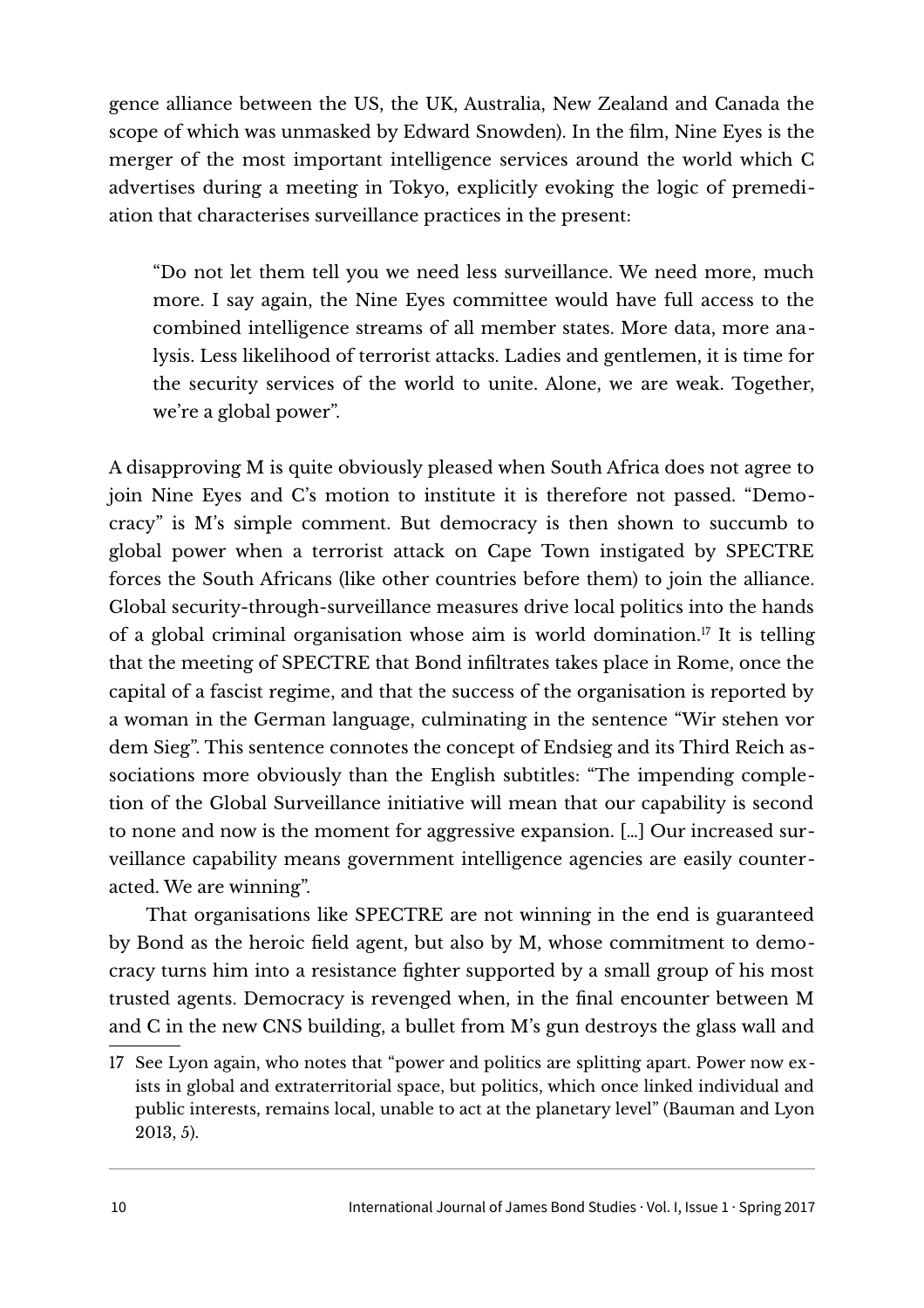C falls to his death, right on the logo of his treacherous vision for national security. This is even topped by Blofeld's end on Westminster Bridge, in front of the mother of democratic parliaments. Because Bond refrains from killing Blofeld, he is arrested by M, whose authority is restored together with that of the Double-O section, on behalf of Her Majesty's Government and under the Special Measures Act of 2001.

Before that can happen, *Spectre* elaborates its critique of unlimited surveillance by clearly linking this kind of surveillance with its main villain figure. One of the most impressive visualisations of this association occurs in Blofeld's headquarters in the desert, where Blofeld takes Bond and Madeleine Swann, now his prisoners, to his surveillance centre, which is equipped with hundreds of screens. "What is this place", asks Madeleine, and Blofeld answers: "Information. Information is all, is it not?" The visit is meant to demonstrate Blofeld's omnipotence since he can watch everything in real-time – including M's announcement in London that the Double-O programme has been closed down by the Home Secretary. On a screen within the screen, M is seen and heard pronouncing to his section: "The French have a saying, 'It's the fate of glass to break.' Well maybe it's the fate of spies to just disappear. But with any luck, we leave something behind". In the end, the French saying will prove true in another sense, as has already been shown. And at least verbally, Bond challenges Blofeld's arrogance even in his own headquarters, claiming that he has seen through all his plans and exposing Blofeld as a mere voyeur who is "too scared to join in". At this moment the villain is still in a position to counter that the hero was not infallible and that Bond never saw that Blofeld was behind all the traumatic losses in his life. This exchange between hero and villain emphasises once more the centrality of the motif of seeing and watching in the whole film, and how it is connected with the different agencies of hero and villain: If Blofeld is the voyeur who lets others do the dirty work for him, Bond is the man who "spies" and then acts himself according to what he has seen. After the final showdown with a lot of heroic action on Bond's part, the villain is literally on the ground, and Bond can prove what M has said earlier about the advantage of the human field agent over surveillance machines. After a long look at Blofeld, he makes the decision not to kill him: "Out of bullets, and besides I have something better to do". This brings the film back to its spectacular opening scene in Mexico where Bond, after careful watching, made the on-the-spot decision not to kill Marco Sciarra (at least preliminarily) and instead to explode a bomb that would otherwise have killed thousands of innocent people. Back in Whitehall, Bond is disciplined for this heroic but unau-

B. Korte · The Agency of the Agent in Spectre: The Heroic Spy in the Age of Surveillance 11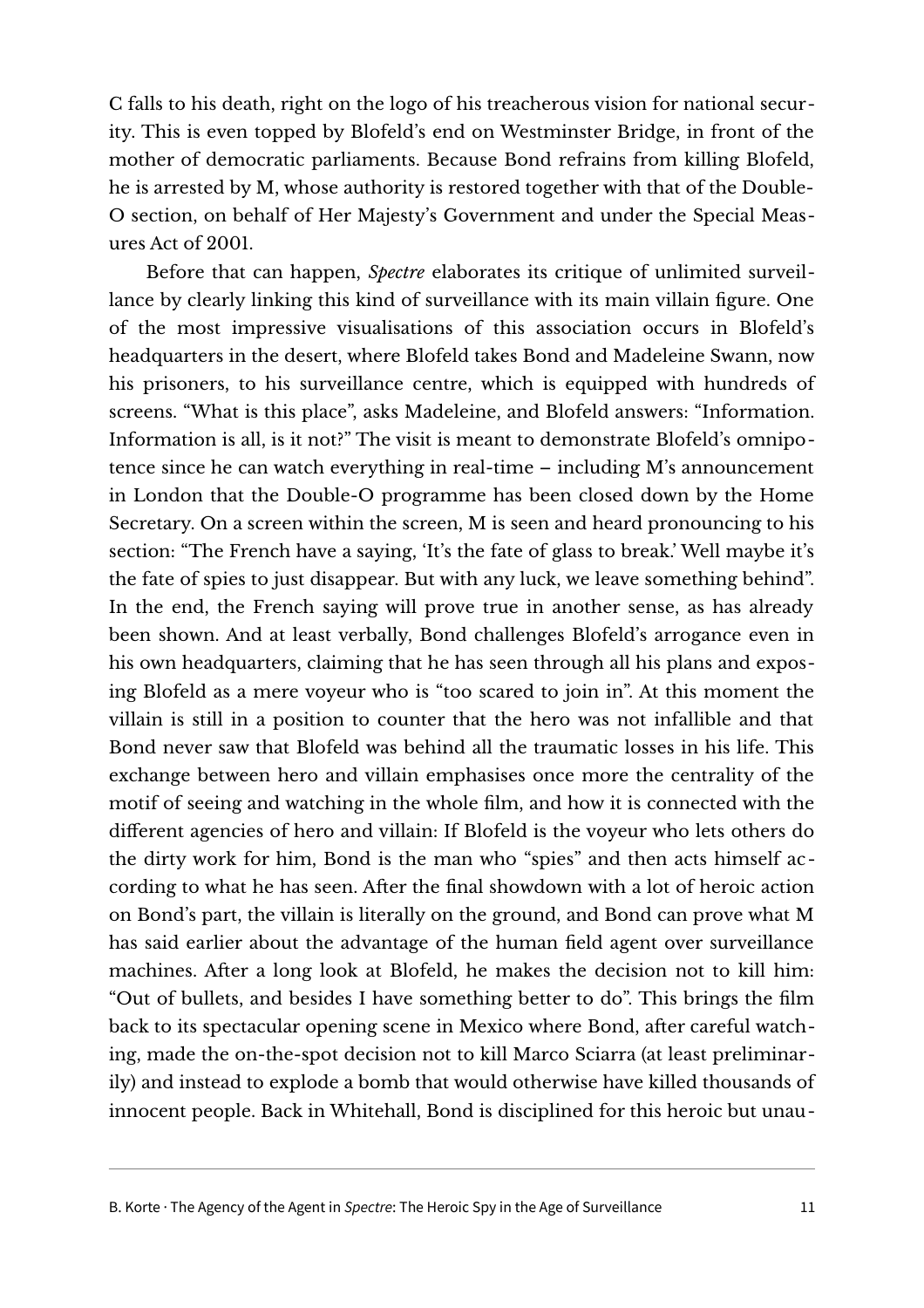thorised performance and injected with a tracking device again – not with a GPS chip as in *Casino Royale*, however, but even more intrusively with nanotechnology that cannot be as easily removed from his body as a chip. In the end, M orders Q to delete all data files collected by the "smart blood" so that Bond will not be endangered by the villains' surveillance: "He's on his own", he says.

Bond's being "on his own" and the force with which he can act autonomously, are emphasised throughout the film, not only in its action sequences. Individual shots virtually stage Bond as a solitary character: the credit sequence that shows his naked torso against a backdrop of light, the moment when he walks up the steps to SPECTRE's meeting in Rome, or the moment when he is in a boat on an Alpine lake on his way to Mr White. All these images are visually effective and emotionally charged. They have a verbal equivalent in descriptions of Bond. Mr White refers to him as "a kite dancing in a hurricane"; and Madeleine asks Bond: "Is this really what you want? Living in the shadows? […] Always alone?" Bond's autonomy and integrity even resist Blofeld's high-tech torture with brain probes that are meant to penetrate to the inside of his head in an ultimate violation of his subjectivity and privacy. Despite his suffering, Bond's control over himself and capacity to save himself and Madeleine remain unimpaired. The villain's methods of observation and penetration may have become more technologically sophisticated since the days of *Dr. No*, but Bond remains the hero he always was.

The Bond franchise is meant to entertain, but it also always performs cultural work and the films in particular negotiate themes that concern their respective audiences. *Spectre* engages with the anxieties created by increased insecurity and by surveillance and its ambiguous functions in the contemporary world. The film shows a double spectre of globally concerted terror and globally concerted intelligence measures whose promise of maximum security is devious because now everything can be made visible even where it should not. Unchecked, largely automated surveillance undermines the values of trust and individual rights on which democracy is built. It is the personal heroism of Bond and M, human actors, that defeats the villains and holds up the tenets of democracy. One can criticise this as too simplistic and conservative a message, but it does articulate contemporary audiences' concerns about how their security can be ensured with an amount of intelligence that does not compromise personal and civic rights and the principles of democratic society. *Spectre* ultimately evokes confidence in a government served by men like Bond and M who know where surveillance has to have its limits. As a cultural signifier, James Bond has always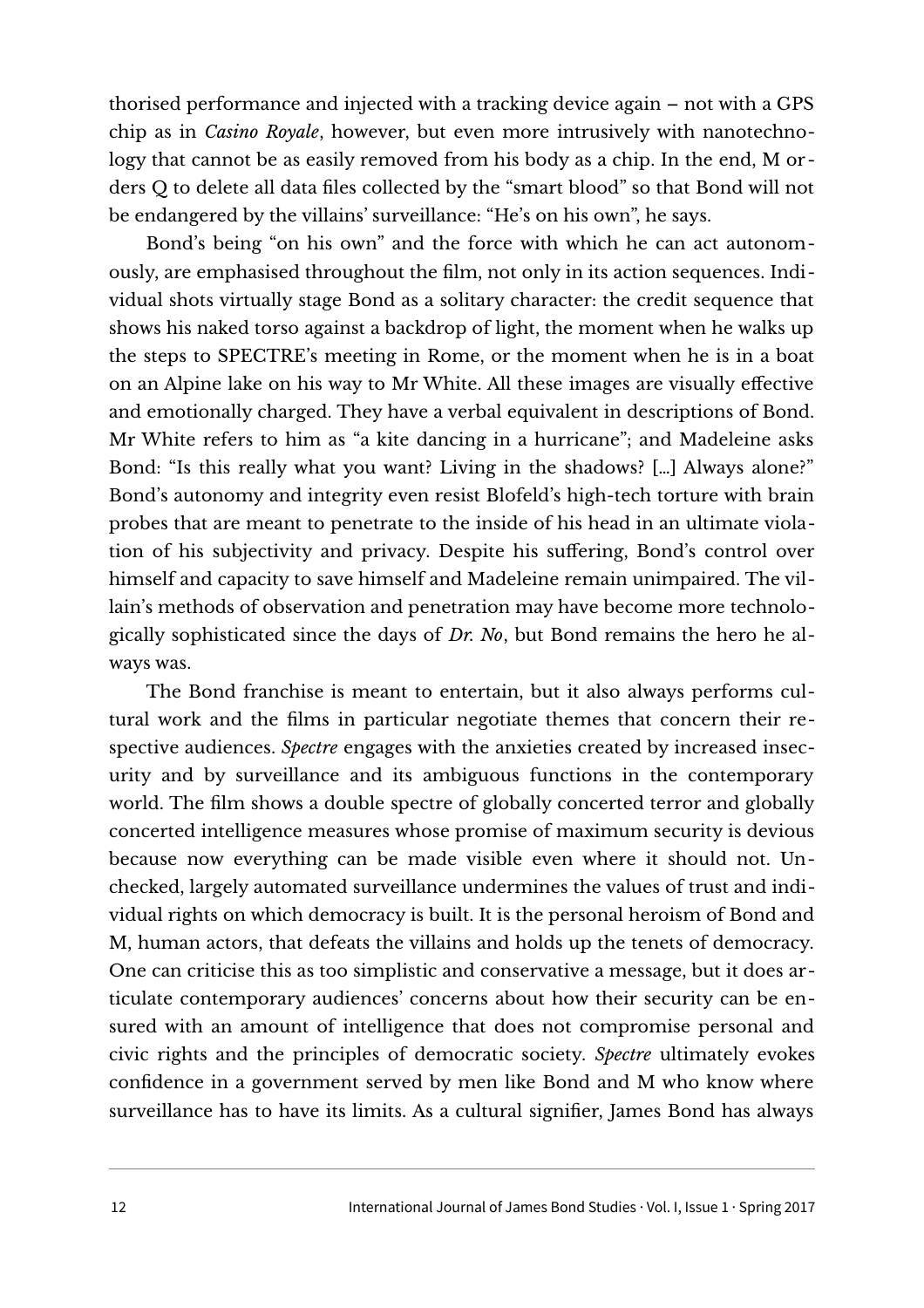"consisted in his ability to co-ordinate […] a series of ideological and cultural concerns that have been enduringly important in Britain since the late 1950s" (Bennett and Woolacott 1987, 18). It seems timely that a Bond film released in 2015 should make a point about surveillance and its risks for democracy, not only in Britain.

## **REFERENCES**

- Bauman, Zygmunt, and David Lyon. 2013. *Liquid Surveillance: A Conversation.* Cambridge: Polity Press.
- Bennett, Tony, and Janet Woolacott. 1987. *Bond and Beyond: The Political Career of a Popular Hero.* Basingstoke: Macmillan.
- Carlyle, Thomas. 1966. *On Heroes, Hero Worship and the Heroic in History*, ed. Carl Niemeyer. Lincoln: University of Nebraska Press.
- Chapman, James. 2007. *Licence to Thrill: A Cultural History of the James Bond Films*. 2nd ed. London: Tauris.
- Cubitt, Geoffrey. 2000. "Introduction: Heroic Reputations and Exemplary Lives." In *Heroic Reputations and Exemplary Lives*, ed. Geoffrey Cubitt and Allen Warren. Manchester: Manchester University Press: 1–26.
- Fleming, Ian. 2004a (1957). *From Russia with Love*. London: Penguin.

Fleming, Ian. 2004b (1961). *Thunderball*. London: Penguin.

Fleming, Ian. 2006 (1958). *Dr. No*. London: Penguin.

- Grusin, Richard A. 2010. *Premediation: Affect and Mediality after 9/11.* New York: Palgrave Macmillan.
- Korte, Barbara. 2014. "(Re-)Bonded to Britain: The Meta-Heroic Discourse of *Skyfall* (2012)." *helden.heroes.héros* special issue 1: 68-77. [https://freidok.uni](https://freidok.uni-freiburg.de/data/11067)[freiburg.de/data/11067](https://freidok.uni-freiburg.de/data/11067)
- Hasian, Marouf, Jr. 2014. "*Skyfall*, James Bond's Resurrection, and 21st-Century Anglo-American Imperial Nostalgia." *Communication Quarterly*, 62: 569-88.
- Hosking, Geoffrey. 2014. *Trust: A History.* Oxford: Oxford University Press.
- Latour, Bruno. 2005. *Reassembling the Social: An Introduction to Actor-Network-Theory.* Oxford: Oxford University Press.
- Lindner, Christoph, ed. 2009. *Revisioning 007: James Bond and* Casino Royale. London: Wallflower Press.
- Lyon, David. 2007. *Surveillance Studies: An Overview.* Cambridge: Polity.
- Lyon, David. 2015. *Surveillance after Snowden.* London: Polity.
- Münkler, Herfried. 2005. *The New Wars*, trans. Patrick Camiller. Cambridge: Polity.